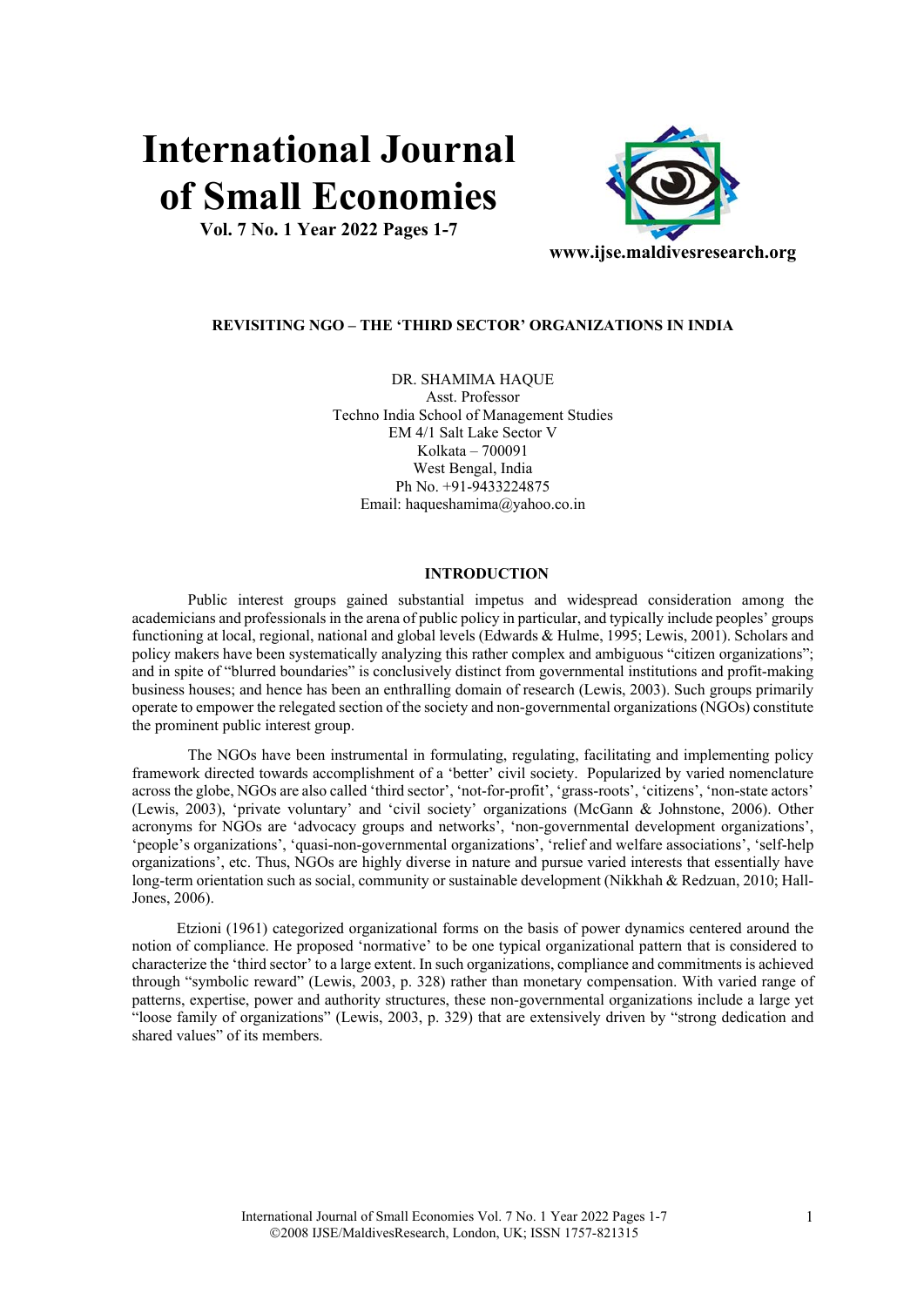## **CONCEPT & CHARACTERISTICS OF NGOS**

The history of NGO in the global timeline dates back to 19th century. It is argued that Anti-Slavery Society established in 1839 was the first international NGO; followed by Red Cross & Caritus who came to the limelight during the close of 19th century. Majority of the NGOs came into existence after the world wars and were primarily philanthropic in nature, such as Save the Children and CARE that were formed after World War I & II respectively (Hall-Jones, 2006). In contrast, nascent humanitarian organizations of the period built upon Chinese experience. The decolonization of Africa in 1960 and the armed rebellion in Vietnam, Angola & Palestine during 1970s & 1980s led to the formation of several NGOs to contribute as mediators and humanitarian facilitators in Europe. NGOs gained prominence in several international platforms like the 1992 Earth Summit in Rio de Janeiro, Cairo Population Conference 1994, the Copenhagen World Summit on Social Development 1995 and the Beijing Conference on Women 1995.

However, the term Non-Governmental Organization (NGO) was coined by United Nations in 1945 with provisions in Article 71 of Chapter 10 of the United Nations Charter when they attempted to differentiate private organizations beyond the government control and "inter-governmental specialized agencies" (Hall-Jones, 2006, p. 221). The World Bank defines NGOs as "private organizations that pursue activities to relieve suffering, promote the interests of the poor, protect the environment, provide basic social services or undertake community development". It was further extended to include that NGOs "are typically value-based organizations which depend, in whole or in part, on charitable donations and voluntary service" (World Bank Guide, 1995, p. 13 & 14). The Encyclopedia of Public International Law defines NGOs as private organizations "not established by a government or by intergovernmental agreement which are capable of playing a role in international affairs by virtue of their activities ....". In accordance to International Law Dictionary, NGO is a "private international organization that serves as a mechanism for cooperation among private national groups in international affairs ....".

Salamon and Anheier (1999) explained the social and financial importance of the third sector organizations and defined it to possess five distinct characteristics as being organized, private, non-profit oriented, voluntary and autonomous. Aufderheide and Bruce (1988) mentioned that "principles of altruism and voluntarism" are the key defining characteristics. Though they are conceptualized to have weak strategic standpoints and comparatively limited resource bases, they act as strong linkages between the governmental agencies, developmental institutions and policy regulatory bodies on one hand and communities at large on the other (Asian Development Bank Report, 2009). They are "people-oriented, catalytic, flexible and value-driven" (Bhose, 2003).

# **CATEGORIES OF NGOS**

NGOs have been categorized primarily into two broad segments, namely, operational & advocacy NGOs. Whereas the former functions for designing and implementing developmental initiatives or contribute to welfare services like environmental conservation, the latter operates to endorse some definite cause and works to influence policies and practices of government and regulatory agencies. World Bank Report (1995) further classifies operational NGOs into three heads – community-based organizations (CBOs) who serve a particular community or group of a specific geographical area; national organizations that function in individual developing countries; and international organizations headquartered in developed nations while operating in multiple developing country. While the latter two are "intermediary" in nature that work to assist others, CBOs generally function as 'membership organizations' that cater to the needs and requirements of the members primarily. In practice, the three forms of operational NGOs channelize their efforts and resources towards participatory associations and beneficial partnerships.

Shah and Chaturvedi (1983) classified NGOs as – techno-managerial, reformist and radical. Korten (1990) categorized NGOs into four forms on the basis of strategies as - relief and welfare, community development, sustainable systems development and people's organization. Green and Matthias (1997) proposed to define six types of NGOs on the basis of scope of activities undertaken like service-oriented, research, supportive, NGO for policy advocacy, funding and co-coordinating NGOs.

Korten (1990) further described three generations of NGO growth. Whereas the first-generation NGOs included those voluntary organizations committed to welfare and service delivery to the beneficiaries, second generation focused on those NGOs dedicated primarily to capacity building of the local community.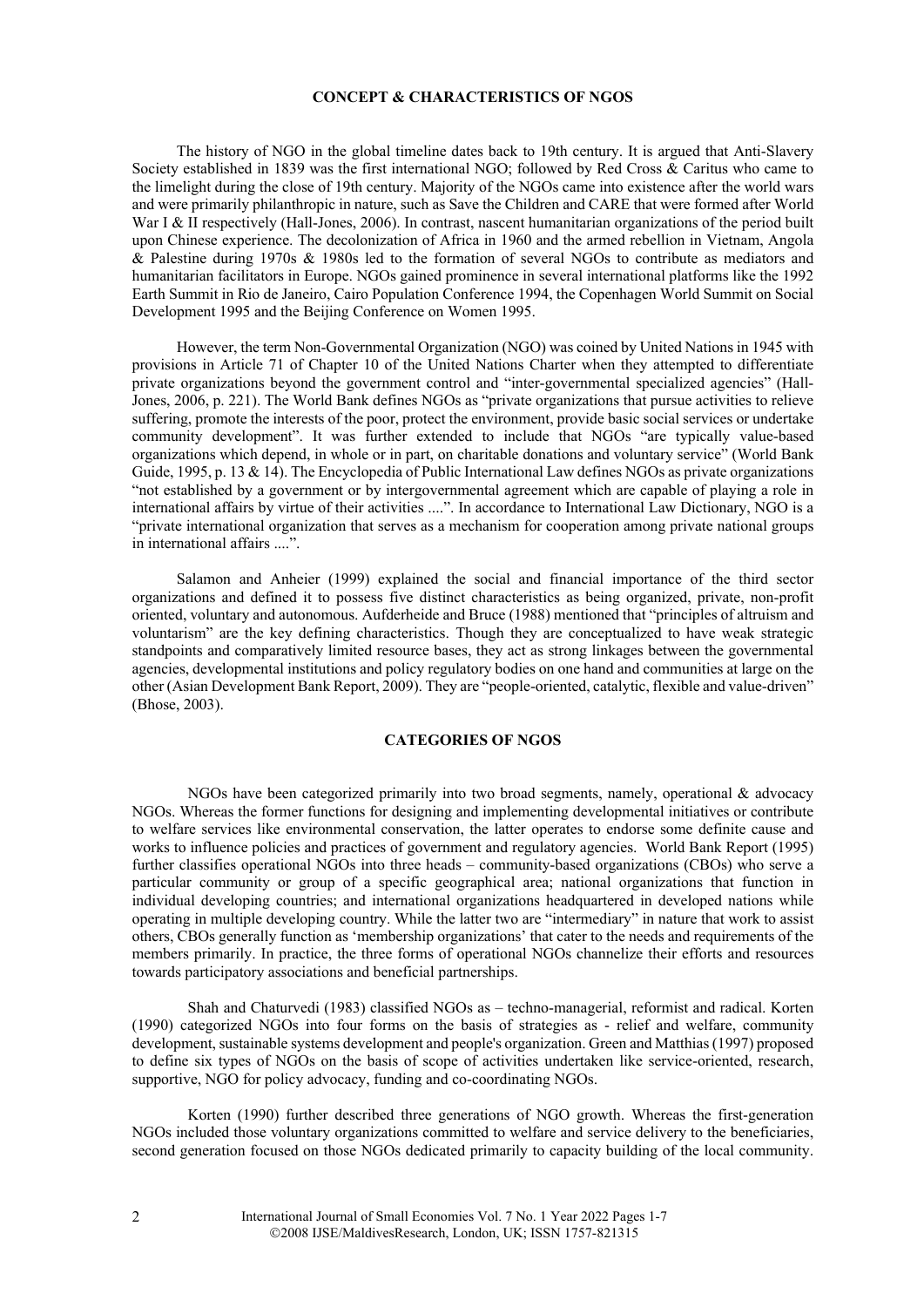The third generation comprised of those NGOs directed towards accomplishment of sustainable excellence through inclusive policy frameworks. Mohanty and Singh (2001) detailed nine broad heads of voluntary organizations in India on the basis of varied criteria like legal status, source of inspiration, period of establishment, operational areas and levels, size, functional diversity, nature of governance, pattern of funding and others. Irrespective of types and categories, all NGOs attempt to adopt a progressive perspective and seek to facilitate participatory democracy.

#### **RISE OF NGOS IN INDIA**

Origin of organizations contributing towards voluntary, philanthropic welfare and relief activities can be traced back to ancient and medieval India. Founded on the philosophy of daana (giving) and seva (service), voluntarism in Indian culture has a proud heritage. Though limited in scope, the voluntary efforts included digging of wells, tree plantation, providing food and shelter to the needy, education and health for poor, women and children, religious and cultural initiatives and similar others. Activities led by renowned social reformists like Raja Ram Mohan Roy, Rabindranath Tagore, Swami Vivekananda, Vidyasagar, Kesab Sen, etc. were directed towards social development initiatives in the form of widow remarriage, women education and eradication of community and caste-related rigid social practices like Sati, child marriage, etc. In the backdrop of sociopolitical movements several organizations like Friend-in-Need Society (1858), Prathana Samaj (1864), Satya Shodhan Samaj (1873), Arya Samaj (1875), the National Council for Women in India (1875), and the Indian National Conference (1887) was formed. Servants of India was the first secular NGO established in 1905.

Mahatma Gandhi led the freedom movement on the ideologies of Swadeshi & self-sufficiency to incorporate social accountability. Gandhiji initiated "Constructive Work" to promote and empower village industries and crafts following the principles of self-help, self-reliance, cooperation, non-violence and philanthropy. All India Spinner's Association (1925) and All India Village Industries Association (1934) were prominent during this time. After independence, the Government of India acknowledged the potential of peoples' organizations to complement the actions undertaken by governmental institutions. The first Five-Year Plan mentioned, "Any plan for social and economic regeneration should take into account the services rendered by these agencies and the state should give them maximum cooperation in strengthening their efforts." (MOSPI, Government of India, n.d.).

Government started numerous welfare schemes for promotion of health, education, rural upliftment, environment protection and established autonomous agencies like Central Social Welfare Board, Indian Council of Social Welfare, etc. National level philanthropic organizations like Kasturba Gandhi National Memorial Trust, Indian Council for Child Welfare, Young Men's Christian Association (YMCA), Young Women's Christian Association (YWCA), Harijan Sewak Sangh, Ramkrishna Mission, Indian Red Cross Society gained prominence through their voluntary initiatives. In 1958, the Association for Voluntary Agencies for Rural Development (AVARD) was established as a consortium of key civil society organizations. The government focused on "minimum needs" program to address the basic hurdles towards improvement of standard of life of the rural underprivileged groups and started developmental bodies like People's Action for Development of India during this period.

With the advent of international NGOs, foreign funding and structured government incentives, there was a steady rise and diversification of Indian NGOs. NGO operations were streamlined and received national and global recognition for grassroots intervention projects, advocacy activities and mobilization and empowerment of underprivileged section directed towards protection of human rights and security. In accordance to the statistics provided by the NGO Darpan portal maintained under the aegis of NITI Aayog, Government of India, there are 119809 enrolled NGOs at present, with Maharashtra having the maximum number of 16049 and Daman & Diu with minimum of 15 registered NGOs. In the recent past, Government of India has published mandates and legislations to crack down unauthorized and corrupt NGOs only to ensure greater transparency and accountability to the reformist activities undertaken by the voluntary organizations.

# **LEGAL FRAMEWORK OF NGO FORMATION IN INDIA**

With the foundation in Article 19(1)(c) of Indian Constitution that allows Indian citizens "....to form associations or unions", non-profit organizations may opt to legally enroll to reap income tax relief benefits, receive foreign funding and assistance and gain eligibility for government grant-in-aid schemes. An NGO can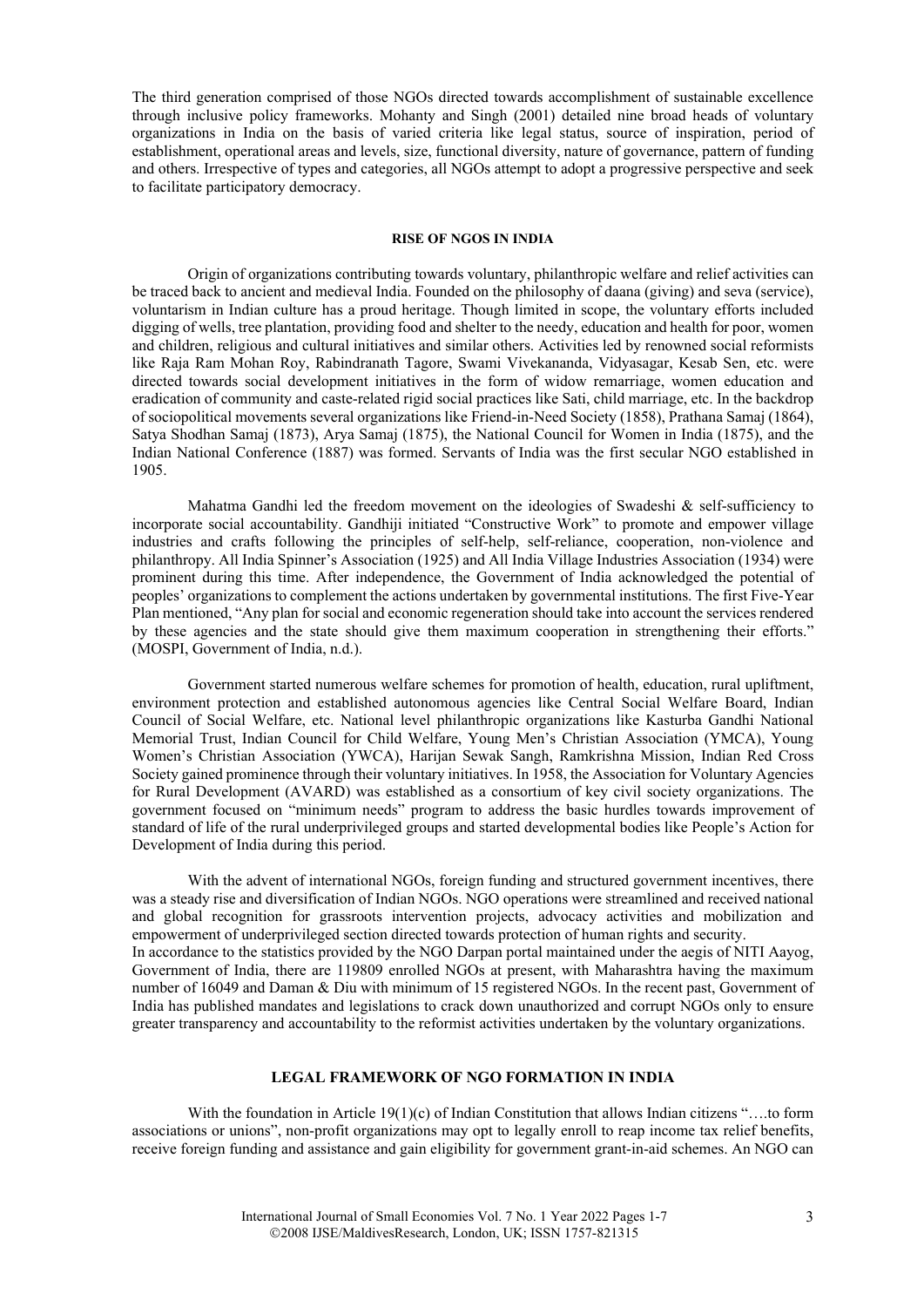undergo registration initially at the state level either as a public charitable trust or as a society under the Societies Registration Act of 1860 or as a company under Section 8 of the Indian Companies Act of 2013 (formerly Section 25 of the Indian Companies Act of 1956).

While the Indian Companies Act of 2013 is central enactment, the Trusts Acts and Societies Acts vary state-wise. In Maharashtra State, for example, there is the Maharashtra Public Trusts Act of 1950. The same Act is applicable in State of neighboring Gujarat, but with certain alterations. In states that do not have a Trusts Act, the principles of the Indian Trusts Act of 1882 is applicable. The Societies Registration Act of 1860 also varies from one state to another. For example, a society registered in Maharashtra or Gujarat does not require renewal of registration, however, those registered in the northeastern states must renew their registrations annually (International Centre for Not-for-profit Law Report, 2021).

NGOs with charitable purpose or those with the intent of promoting science, literature or fine arts often register themselves as society. Managed by a governing council or committee, such societies operate under the provisions of Societies Registration Act of 1860. Virtually every state in India has a Registrar of Societies where a society can be registered.

Public Trusts are formed to serve general public or community at large and may address issues like poverty relief, delivering education, medical relief, environmental conservation, religious or charitable endowments. There is no federal law that administrates public charitable trusts in India, however many states, particularly Maharashtra, Gujarat, Rajasthan, and Madhya Pradesh, have Public Trusts Acts. In these states, a trust can be registered with the State Charity Commissioner. In states where there is no Charity Commissioner or Trusts Act in force, the Deed of Trust may simply be registered with the office of the Registrar of Deeds/Assurances (International Centre for Not-for-profit Law Report, 2021).

NGOs can also register under the provisions of Section 8 of the Indian Companies Act, 2013 which provides legal status to any private organization dedicated towards "promotion of commerce, art, science, sports, education, research, social welfare, religion, charity, protection of environment or any such other object" and "prohibit the payment of any dividend to its members." A trust, society, or Section 8 company can be established by either a company or individuals. A trust or company can be formed by two individuals, whereas a society requires seven founding members. Under three specific mandates, i.e., Section 80G, Section 35AC and Section 35 (I to III) of the Income Tax Act, 1961, NGOs may claim tax relief and deductions when committed to charitable purposes. Voluntary organizations receiving foreign contribution or bilateral assistance from international agencies will be guided by the provisions of Foreign Contribution Regulation Act, 2010; Foreign Contribution Regulation Amendment Rules, 2015 & Foreign Contribution Regulation (Amendment) Rules, 2020.

## **PURPOSE OF NGOS**

The National Policy on the Voluntary Sector, 2007 approved by Indian Government was the call for a new operational collaboration between the government and civil society organizations. Through the policy, the government assured encouragement and empowerment to the independent, innovative and vibrant third sector organizations with diverse pattern and activities, enabling an effective contribution to the social, cultural, and economic advancement of the underserved Indian populace. It identifies that the "voluntary sector has contributed significantly to finding innovative solutions to poverty, deprivation, discrimination, and exclusion, through awareness raising, social mobilization, service delivery, training, research, and advocacy" (Report of Asian Development Bank, 2009, p. 4). Some popular NGOs in India are Goonj, Helpage India, Smile Foundation, Nanhi Kali, CRY, Give India Foundation etc.

Scope of NGO activities can be broadly grouped under seven heads – research, monitoring and reporting, advocacy, campaigning, education, training and capacity building, NGO-Government partnership, international cooperation and networking, and management of community-based projects. Research-based NGOs such as International Rescue Committee conduct in-depth research to create actionable and meaningful evidence that can influence the adoption and augmentation of high-impact, cost-effective programs and policies in humanitarian settings (Annual Report of International Rescue Committee, 2017). In India, the Centre for Science and Environment (CSE) played significant role in persuading 28 selected pulp and paper mills to provide information akin to the USEPA's "toxic releases" database. The survey revealed that only two organizations were in compliance and prompted nine others to redesign pollution management practices.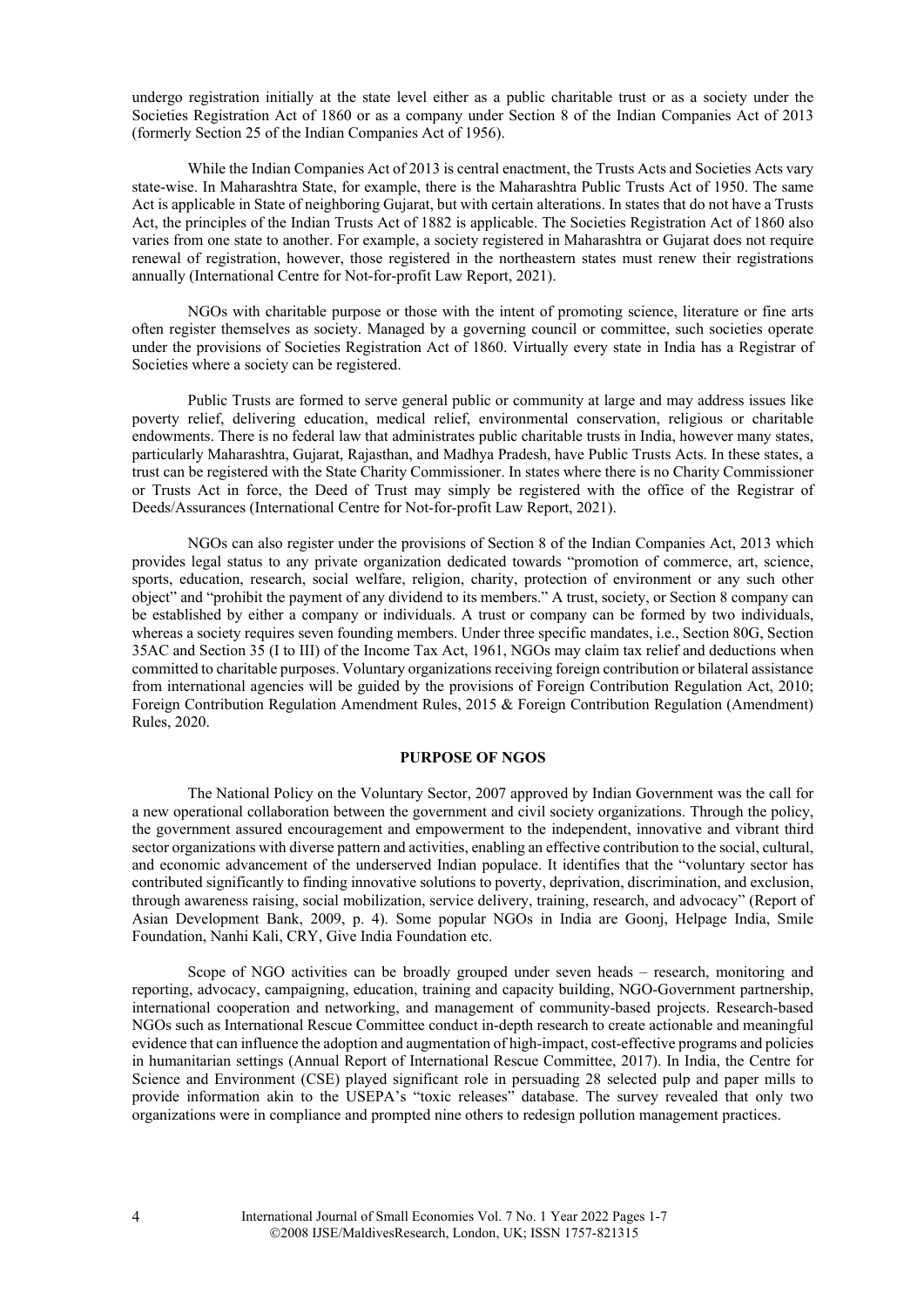Several NGOs operate for advocating as ombudsmen for the underserved and attempt to influence government policies and initiatives on their behalf. For instance, CARE India engages with policy makers to influence existing and upcoming policy framework to uphold, heighten and sustain the empowerment of women and girl child from the most marginalized communities. At international level, they advocate on issues relevant to India. (CARE India, n.d.)

To raise consciousness non-profit organizations, engage in campaigning activities in the form of organizing demonstrations, camps and rallies, writing press releases, generating email or social media campaigns. Such campaigns often target community at large or some specific indigenous groups and address specific causes like protecting the greenery with Tropical Research & Development Centre (TRDC), SankalpTaru Foundation, saving the wildlife with Wildlife Trust of India (WTI) and Wildlife SOS, conserving rivers and restoration of waterbodies with Jeevitnadi Foundation, The Nature Conservancy (TNC India), helping endangered species to survive with NGOs like Sahyadri Nisarga Mitra (SNM), Rhino Conservation of India, Aaranyak And Hargila Army, etc.

Increasing number of voluntary organizations are associated with imparting education and skill development initiatives contributing toward social awareness and capacity building interventions of the weaker sections of the society. To sort the waste management challenge of tons of junk in Bangalore city in India, the Centre for Environmental Education, Southern Regional Cell (CEE South), has conducted hands-on learning program and courses on recycling and anti-littering to generate awareness regarding waste management and disposal. Mitti café, an award-winning NGO provides experiential training and is committed to the cause of employment and livelihood for differently-abled people in India.

Partnerships between voluntary organizations and Government institutions are encouraged to foster heightened transparency, efficiency and liability. Such cooperation is institutionalized to allow formal representation in the policy- and decision-making bodies. NGO Portal launched by Prime Minister's Office had the aim to create and promote a healthy partnership between NGOs and the Government of India. This is a free facility offered by the NITI Aayog in association with National Informatics Centre (NIC) to strengthen the linkage to effectively deliver need-based programs for the grassroots (Ministry of Panchayati Raj, Government of India, n.d.).

Many NGOs often support and work on cross-border issues for sustained fundraising, better visibility and audience, development of international networks and cooperation, and to genuinely assist in some social or distressing local, national or global problem. The COVID-19 Global HRP (Humanitarian Response Plan) is a joint effort coordinated by the UN's Office for the Coordination of Humanitarian Affairs, that aimed to aggregate relevant COVID-19 petitions and contributions from WHO, UNDP, UNFPA, UN-Habitat, UNHCR, UNICEF and NGOs & NGO Consortiums. The objective was to work out an effective delivery model to confront the health desolations brought about by the pandemic worldwide along with the plans framed by the International Red Cross and Red Crescent Movement (United Nations Office for the Coordination of Humanitarian Affairs (OCHA) Report, 2020).

NGOs are also committed to primarily address and assist issues of local communities and indigenous people. NGO Mukti has been working to save the Sunderbans, the lush green mangroves in the deltaic West Bengal through promotion of large-scale plantation activity annually as a part of Go Green Project. Sounds of Silence is one of the best NGO's in Mumbai and Delhi for the hearing-impaired. Project Aahar conceived under the patronage of Society for Nutrition, Education and Health Action (SNEHA) functioned towards reduction of malnutrition in children under 5 through peer education, changing nutrition patterns in pregnant and lactating women (CII, CSR-CSO Report, 2020).

NGOs have played varied roles from critics to advisors, from instigators to mediators, from partners to implementers – that are largely participatory and constructive.

# **CONCLUSION**

The concept of 'social capital' has now been ingrained into the emerging policy landscape, and has been at least to a certain extent, associated with NGOs and their contribution towards enrichment of this capital through 'capacity building'. Apart from governmental initiatives, business organizations are also striving to assess and value this form of capital to implement 'good governance'. Tata group, one of the largest corporate conglomerates, strongly appreciated the assessment and valuation of natural and social capital for better risk and opportunity management. They have published natural and social capital protocols to make their business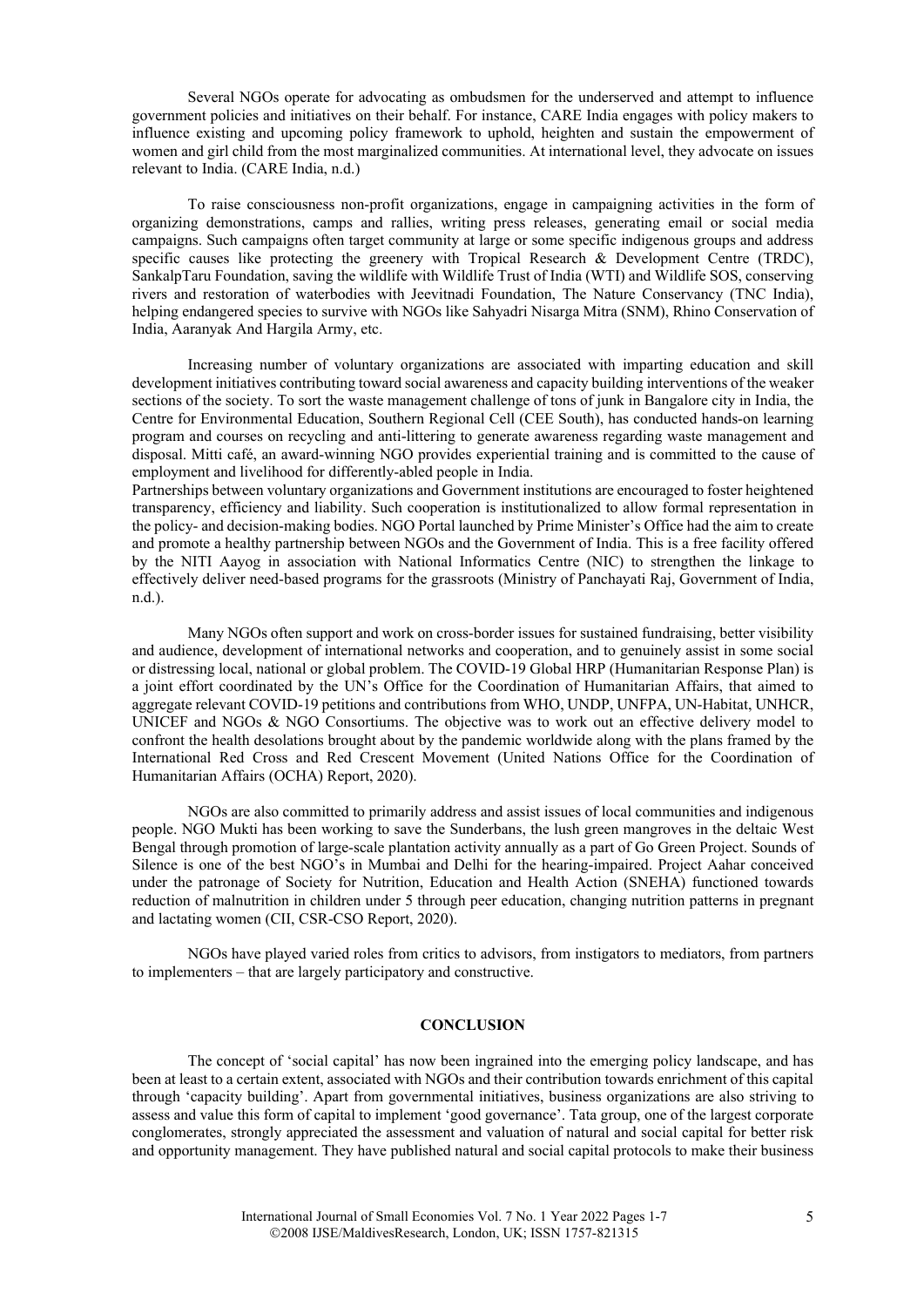decisions more responsible leading to development of constructive society (Patil, Manoj, Goel, 2017). Professionalism, accountability and solemn intent along with government facilitation will assist NGOs to deliver and reach those in destitute and pain developing a congenial society and enabled community.

# **REFERENCES**

Asian Development Bank (2009). Overview of Civil Society Organizations. Retrieved from https://www.adb.org/sites/default/files/publication/28966/csb-ind.pdf

Aufderheide, P., & Bruce, R. (1988). Environmental Reform and the Multilateral Banks, World Policy Journal.

Bhose, J. S.G. R (2003). NGOs and Rural Development: Theory and Practice. New Delhi: Concept Publishing Company

Care India (n.d.). Gender transformative Change: Women and gender empowerment. Retrieved from https://www.careindia.org/our-work/gender/

Edwards, M., & Hulme, D. (1995). Beyond the Magic Bullet: NGO Performance and Accountability in the Post-Cold War World. London: Macmillan.

Etzioni, A. (1961). A Comparative Analysis of Complex Organisations: On Power, Involvement and their Correlates. New York: The Free Press of Glencoe.

Green, A., & Matthias, A. (1997). NGOs: The Emerging Third Sector? In Non-Governmental Organizations and Health in Developing Countries. Palgrave Macmillan: London. https://doi.org/10.1057/9780230371200\_1

Hall-Jones, P., (2006). The Rise and Rise of NGOs, Public Services International, Global Policy Forum. Available at https://www.globalpolicy.org/component/content/article/176 /31937.html

International Centre for Not-for-Profit Law (2021). India Legal Snapshot. Retrieved from https://www.icnl.org/resources/civic-freedom-monitor/india#glance

International Rescue Committee (2017). Annual Report 2017. Retrieved from https://www.rescue.org/resource/international-rescue-committee-annual-report-2017

Korten, D. C. (1990). Getting to the 21st Century: Voluntary Action and the Global Agenda. West Hartford (CT): Kumarian Press

Lewis, D. (2001). The Management of Non-Governmental Development Organizations: An Introduction. Routledge Studies Series: London

Lewis, D. (2003). Theorizing the organization and management of NGOs: Towards a composite approach, Public Management Review, 5(3), 325–344.

McGann, J., & Johnstone, M. (2006). The Power Shift and the NGO Credibility Crisis, International Journal of Not-for-Profit Law. Available at https://archive.globalpolicy.org /ngos/credib/2006/01shift.htm

Ministry of Statistics and Programme Implementation (n.d.). Statistical year book Chapters. Retrieved from http://mospi.nic.in/sites/default/files/Statistical\_year\_book\_india\_chapters/ Five%20Year%20Plan%20writeup\_0.pdf

Mohanty, M. & Singh, A. K. (2001). Voluntarism and Government, Policy, Programme and Assistance. Voluntary Action Network India Publication; New Delhi.

National Policy on the Voluntary Sector (2007). Voluntary Action Cell Planning Commission Government of India. Retrieved from https://niti.gov.in/planningcommission .gov.in/docs/data/ngo/npvol07.pdf

NGO Darpan (n.d.). Sector-wise NGO Directory. NITI Aayog. Government of India. Retrieved from https://ngodarpan.gov.in/index.php/home/sectorwise